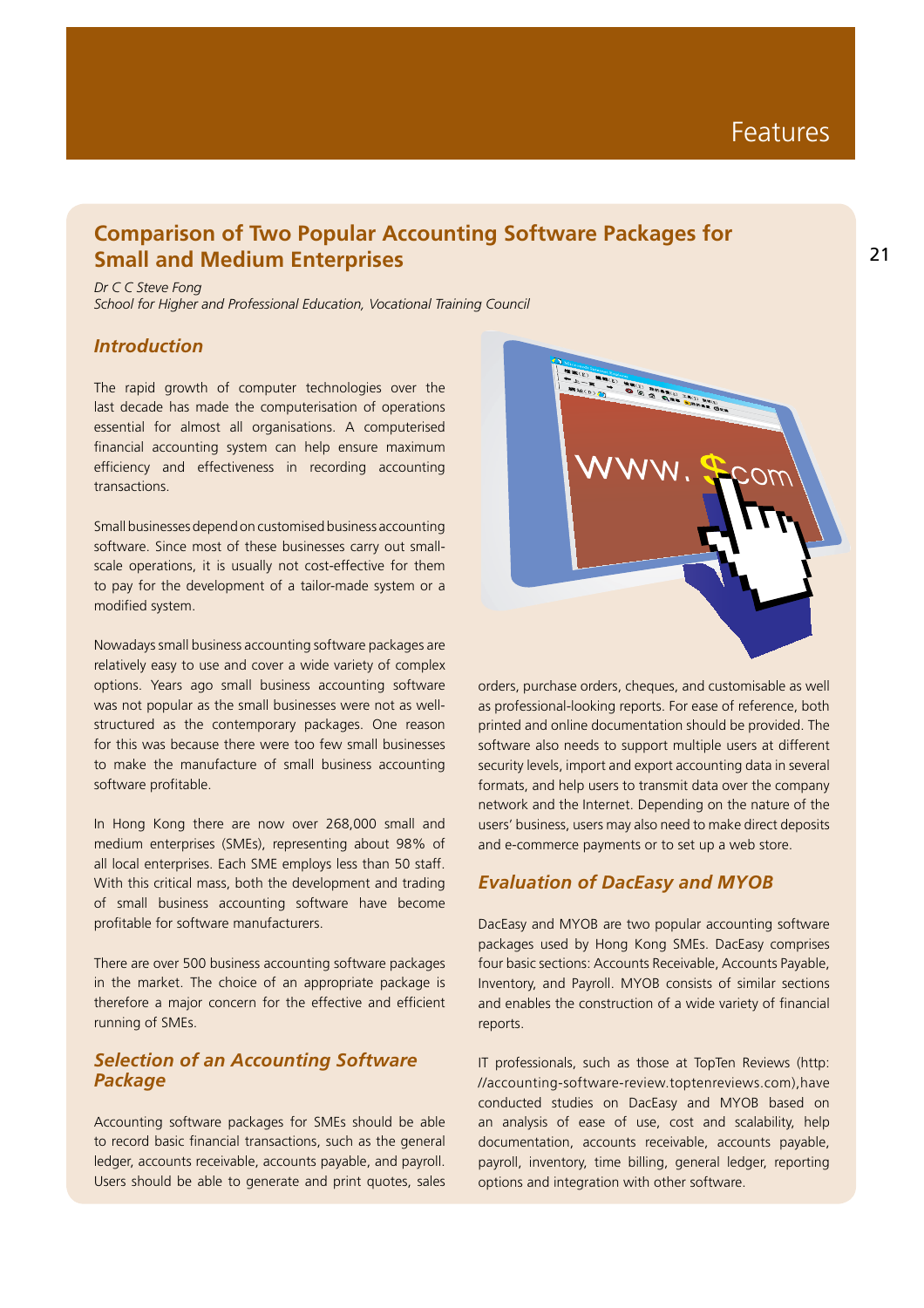# Features

**Ease of Use**<br> **22 Ease of use is a fundamental concern when it comes to** accounting software as SMEs have little resources to spare for software training. DacEasy is easy to operate; users can navigate from section to section through the middle of the screen. Users can select as many or as few of the tool bars to be visible as they like. However, toolbar icons are not conveniently designed as DacEasy does not include small descriptions permanently shown on each icon. On the other hand, MYOB's structure is intuitive; the on-screen commands make it easy to find every accounting item. Users can follow the systematic instructions that map out each accounting task. This helps financial management, especially for beginners who do not understand every step in each task. It is easy to install MYOB. In addition the navigation bar provides quick access to common tools from any section in the programme.

#### *Cost and Scalability*

One of the major differences between the many basic accounting packages that users can buy for several thousand dollars, and a mid-market accounting application that might cost tens of thousands of dollars, is scalability. This refers to the number of simultaneous users that can operate the software or the number of accounts and locations that can be supported by the software. DacEasy and MYOB both sell a single-user version and networked multiple-users version of their software. There is not a significant difference in price between the two packages. DacEasy (single-user version) costs \$3,000 while the equivalent MYOB package costs \$3,650. The cost of an additional user license is proportionally scaled.

### *Help Documentation*

Both DacEasy and MYOB provide printed and online help documents. A built-in search tool in DacEasy helps users find the correct location in the index. The help menu at the top of each screen offers several options in the context of that screen. MYOB has a quick access button attached to every screen, so users can find topics easily.

## *Accounts Receivable*

The DacEasy section supporting accounts receivable is called Customers. Sub-categories are Order Entry, Invoicing, Point of Sale, Forms, Banking, and Periodic. Users cannot send invoices by e-mail or create estimates for items to be shipped. Users can, however, manage customer lists, make invoices, and create backorders.

MYOB Accounts Receivable enables users to manage their income and handle finance charge calculations for customers easily. However, the programme does not provide shipping tools, so users cannot estimate shipping costs or track shipments.

#### *Accounts Payable*

DacEasy possesses several Accounts Payable tools under the Vendor section. Sub-categories include Vendors, Purchasing, Forms, Banking, and Periodic. Users can process basic purchase orders and quotes, print cheques, and manage vendors. Customisation of purchase orders, quotes and vendor cheques is not available.

MYOB users can enter purchases, pay bills, and support electronic payments. Users can also print cheques, tax forms, and purchase orders. The only tool which users cannot obtain is the creation of vendor credit memos.

### *Payroll*

The DacEasy Payroll sub-categories include Employees, Management, Tax Deposit, Month, Quarter, and Year-End. Users can administer the payroll, enter time-tracking accounts, and set up direct deposits for employees.

MYOB possesses several options to administer payroll, including direct deposit capabilities. One tool not found is the specification of an employee's status as active or inactive.

### *Inventory*

The DacEasy Inventory sub-categories include Inventory, Reports, Assembly, Corrections, and Periodic. Inventory enables users to update products and services, track items by number, adjust inventory, and group items for assembly. DacEasy enables users to cost inventory items using the LIFO, standard or average-cost methods. However, this section does not specify a storage location and does not allow users to include descriptions of items.

In MYOB, Inventory allows users to obtain average costs and adjust item prices. Users can specify storage locations and search for items based on the Item Numbers. However, users cannot make drop shipments for products not in stock, and they cannot choose to specify whether the costing method is FIFO or LIFO: the average-cost method is the only costing system available.